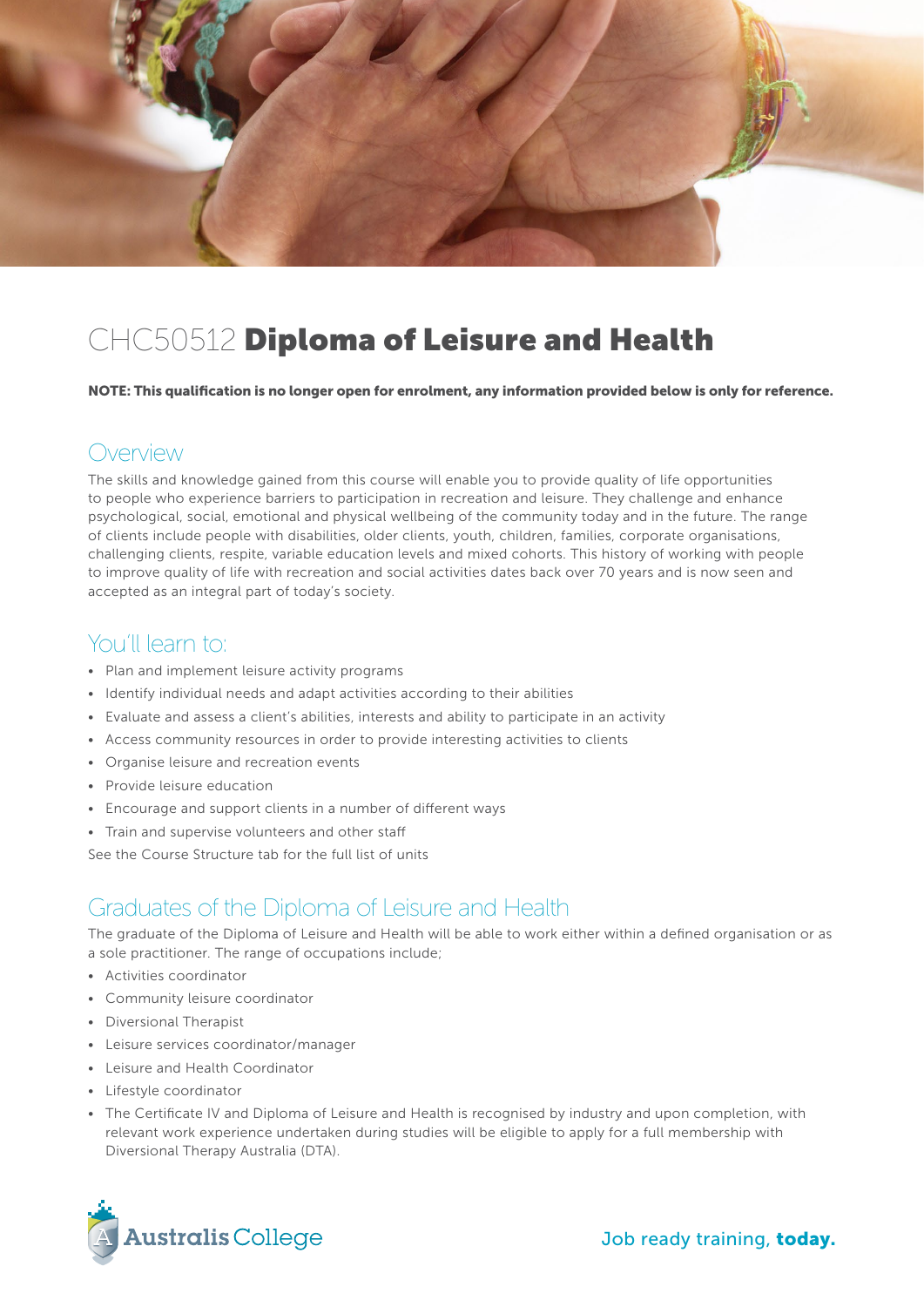#### Accreditation

This qualification is nationally recognised under the Australian Qualification Framework (AQF). Australis College is a recognised RTO by Diversional Therapy Australia. This assures eligibility for successful graduates to apply for Full Membership of Diversional Therapy Australia.

### Entry Requirements

There are no entry requirements for this qualification. You may enrol into this course at any time and begin studying shortly after enrolment.The exercise of discretionary judgement and decision making under general guidance.

### Practical Placement

To be assessed as competent in this qualification, individual workers are required to undertake 240 hours of supervised work placements in a relevant community service delivery setting, involving, for example, direct client work or community education or development. Evidence provided by the supervisor will contribute to assessment of the candidate's ability to work at this level.

# Duration & Cost

This is an 18 Month (Full time) to 24 Month (Part time) course, with a cost of \$12,500. The following payment options are available:

- [VET FEE-HELP](http://www.australiscollege.edu.au/vet-fee-help/) (eligibility requirements apply)
- [Payment Plans](http://www.australiscollege.edu.au/payment-plans/)